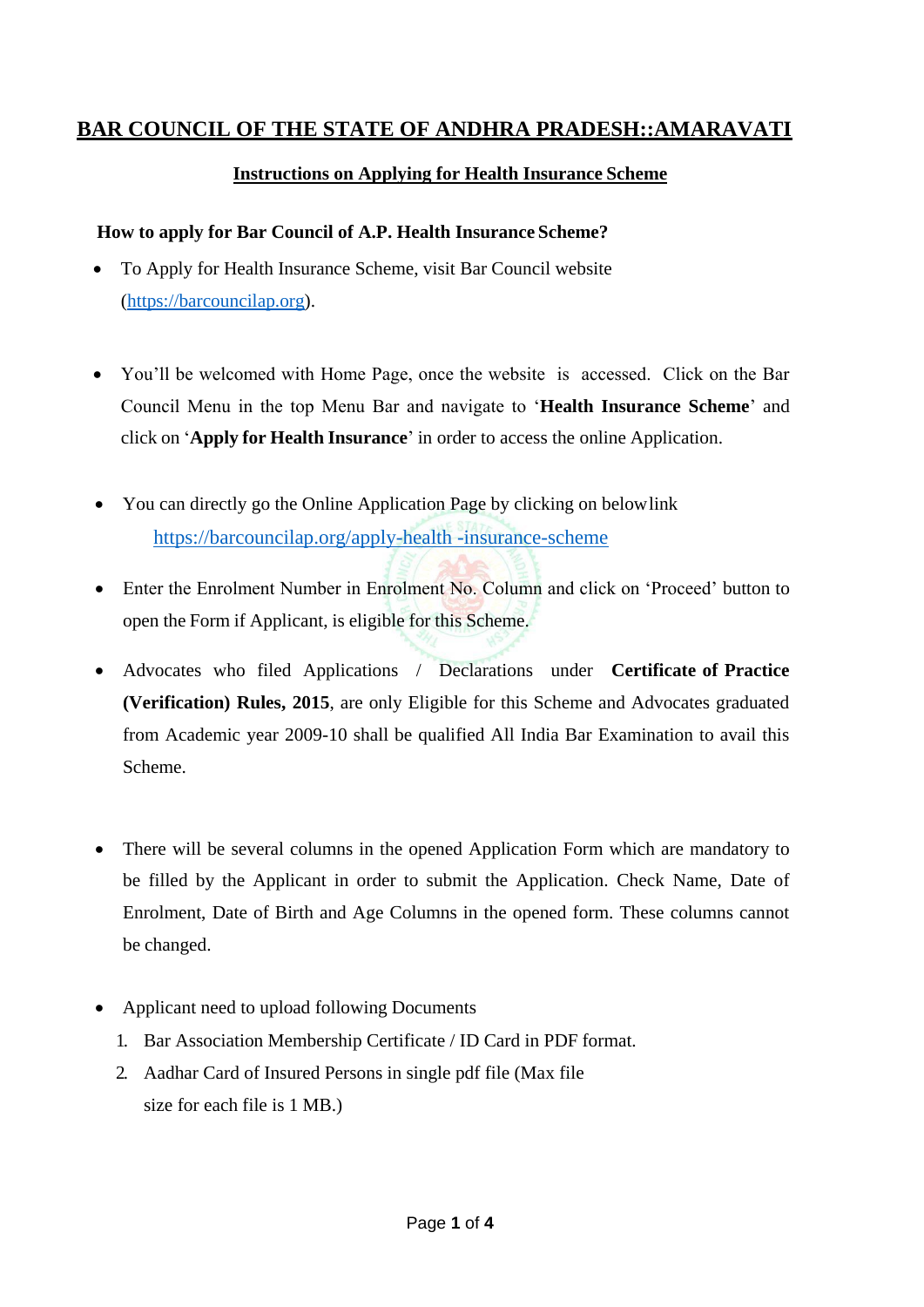# **Detailed instructions on Filling Each Column:**

| S.NO           | <b>FIELD DESCRIPTION</b>                                                                                                 | : | <b>EXAMPLE</b>                                      |
|----------------|--------------------------------------------------------------------------------------------------------------------------|---|-----------------------------------------------------|
| $\mathbf{1}$   | <b>Enrolment Number</b><br>(Enter Enrolment Number to Fetch the details)                                                 |   | AP/2435/2004                                        |
| 2              | <b>Advocate Name</b><br>(Check the Name of Advocate)<br>Displayed in the Column)                                         |   | A SITA RAMA RAJU                                    |
| 3              | Date of Birth<br>(Check the Date of Birth Displayed in 'DD-<br>MM-YYYY format)                                           |   | 01-07-1984                                          |
| $\overline{4}$ | Age<br>(Check the Age Displayed in the<br>Column)                                                                        |   | 36                                                  |
| 5              | <b>Address</b><br>(Check the Address Displayed in the<br>Column. Address can be changed if<br>required.)                 |   | MAPLE - 1234, RAIN TREE PARK,<br>NAMBUR, GUNTUR DT. |
| 6              | Mobile Number<br>(Check the Contact Number Displayed in the<br>Column.<br>Contact Number can be changed if<br>required.) |   | 999999999                                           |
| $\overline{7}$ | Email ID                                                                                                                 |   | asr.adv@gmail.com                                   |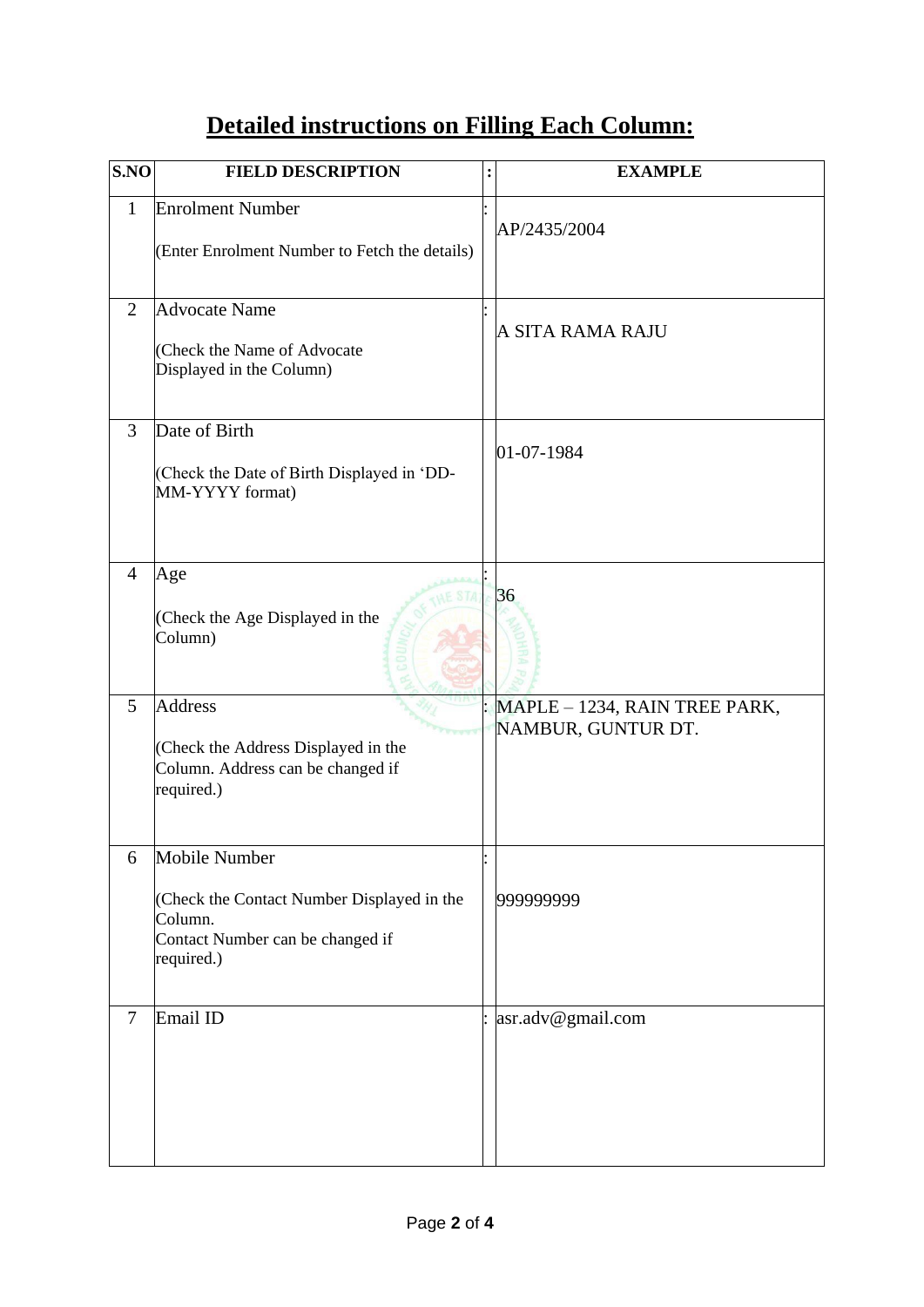| 8 | Membership in the Bar Association                                                    | A.P.HIGH COURT |
|---|--------------------------------------------------------------------------------------|----------------|
|   | (Select the Bar Association Name from the list)<br>in which Advocate has Membership) |                |
|   |                                                                                      |                |
| 9 | Date of Application.                                                                 | 15-02-2022     |
|   | (It will display current date and it cannot<br>be changed.)                          |                |

## **Details of Insured Persons (Self, Spouse and Two Dependent Children of age below 25 years).**

| <b>RELATION</b>                | <b>NAME OF THE</b><br><b>INSURED PERSON</b><br><b>AS PER AADHAR</b> | <b>DATE OF BIRTH</b><br>(DD-MM-YYYY)                 | AGE                                         | <b>AADHAR</b><br><b>NUMBER</b>                                  |
|--------------------------------|---------------------------------------------------------------------|------------------------------------------------------|---------------------------------------------|-----------------------------------------------------------------|
| SELF-<br><b>ADVOCATE</b>       | A SITA RAMA RAJU                                                    | 01-07-1987                                           | 33                                          | 123412341234                                                    |
|                                | (Enter the Name of the<br>Advocate)                                 | (Select Date of Birth of<br>Advocate in Calendar)    | (Age will be<br>displayed<br>automatically) | (Enter 12-digit)<br>Aadhar Number of the<br>Advocate)           |
| <b>SPOUSE</b>                  | A SUDHA RANI                                                        | 01-07-1988                                           | 32                                          | 123412341234                                                    |
| (Select<br>Spouse)             | (Enter the Name of the<br>Spouse)                                   | (Select Date of Birth of<br>Spouse in Calendar)      | (Age will be<br>displayed<br>automatically) | (Enter 12-digit)<br>Aadhar Number of the<br>Wife or<br>Husband) |
| SON/<br><b>DAUGHTER</b>        | A RANGA SWAMY                                                       | 01-07-2005                                           | 15                                          | 123412341234                                                    |
| (Select Son<br>or Daughter)    | (Enter the Name of the<br>Child)                                    | (Select Date of Birth of<br>Child in Calendar)       | (Age will be<br>displayed<br>automatically) | (Enter 12-digit<br>Aadhar Number of the<br>Son or Daughter)     |
| SON/<br><b>DAUGHTER</b>        | A RADHA KUMARI                                                      | 01-07-2007                                           | 13                                          | 123412341234                                                    |
| (Select Son<br>or<br>Daughter) | (Enter the Name of the<br>Advocate)                                 | (Select Date of Birth<br>of Advocate in<br>Calendar) | (Age will be<br>displayed<br>automatically) | (Enter 12-digit)<br>Aadhar Number of the<br>Advocate)           |

NOTE: If Relation column is not selected, insured person will not be added.